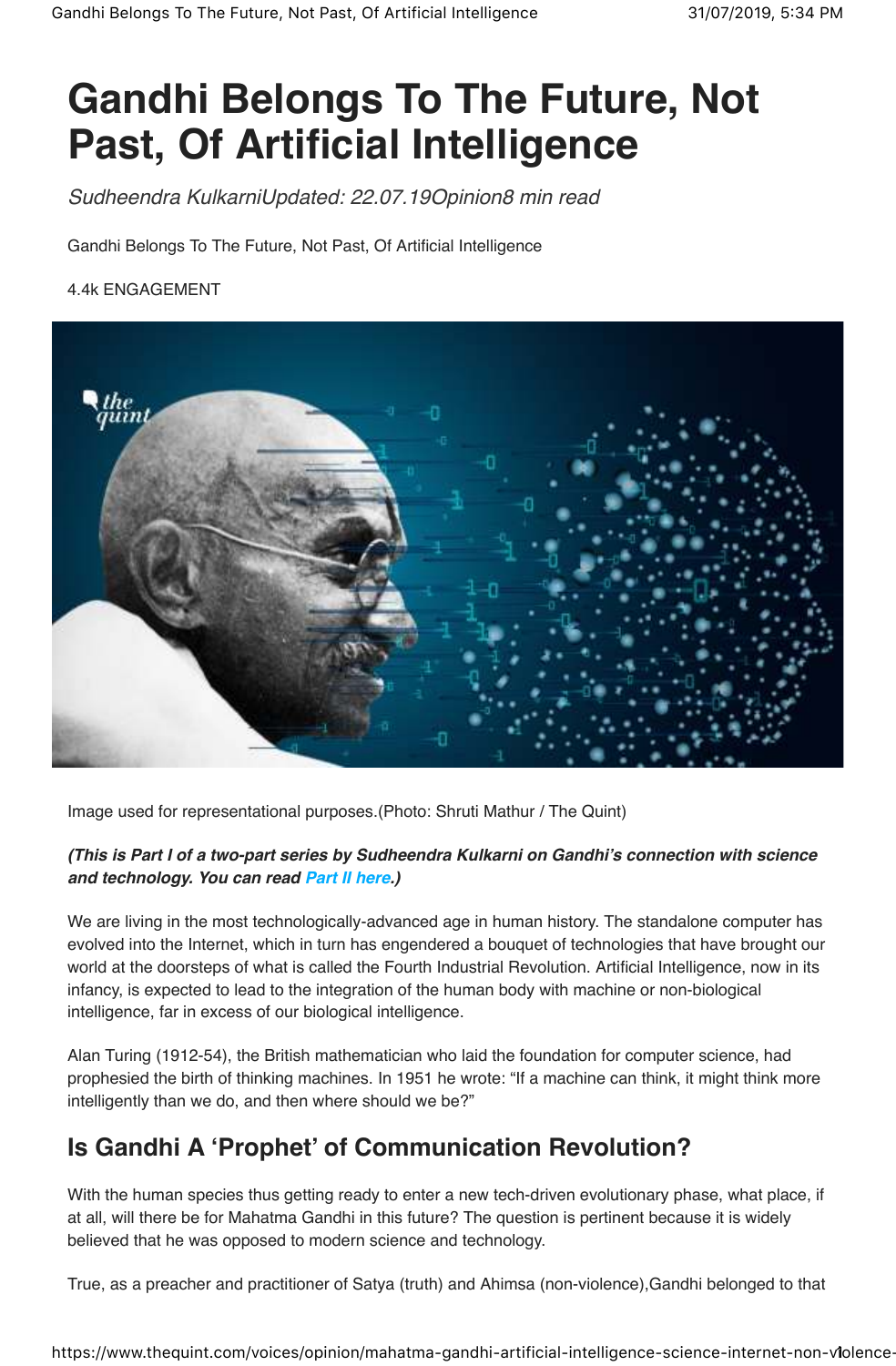small and saintly sub-section of the human species that has advanced far ahead of the rest on the path of moral evolution. Underscoring the indispensability of Gandhian nonviolence in the age of nuclear weapons, Martin Luther King Jr, his ardent American admirer, had said: "The choice is not between violence and nonviolence*,* but between nonviolence and nonexistence."

Here we come across a paradox. Is Gandhi ji going to be relevant on the yardstick of morality and spirituality, but irrelevant on the criterion of modern science?

My research into the subject, which helped me write the book *Music of the Spinning Wheel – Mahatma Gandhi's Manifesto for the Internet Age*, conclusively proves that he was not a foe of modern technology.

On the contrary, as Ray Kurzweil, a renowned techno-futurist and Google's Director of Engineering (his prediction: AI will surpass human intelligence by 2045, the year of 'singularity') said to me in an interview published in my book: "Gandhi is a prophet of the communication revolution."

## **Why Gandhi Criticised Western Science & Technology**

Here is how Kurzweil explained his startling assertion: "I regard human evolution as a spiritual process. Man's biological evolution is now being accelerated and augmented by technological evolution. After 'Singularity' is reached, the distinction between the two will disappear. Both will together expand human consciousness, which I believe has a sacred quality. Consciousness is the ultimate repository of all moral and spiritual values, such as tolerance, compassion, nonviolence and love...These are the values we learn from Gandhi."

Indeed, all the great minds behind the digital revolution have emphasised that technology is not only about tools, but should be guided by a lofty moral purpose.

For example, Turing's own vision of computers was that they would not only be intelligent but also have human qualities – that is, "be kind, beautiful, friendly, … tell right from wrong..." Notice the words: "Be kind". And be moral – that is, "tell right from wrong". Gandhi *ji* would have warmly applauded this vision of technology re-humanised.

His criticism of much of western science and technology was owing to the fact that their purpose and consequences were dehumanising.

He condemned their use to perpetrate violence and exploitation, enriching a minority, and impoverishing the majority both within and among nations.

The violence was targeted not only at humans, but also against nature – a fact that has become alarmingly evident now in the form of the relentless destruction of the environment.

As a result, much of the 'development' in the modern world is rendered soulless. Gandhi *ji's* concept of 'satyagraha', in its broadest sense, was both a science and practice of the soul-force. In *Harijan* of 14 May 1938, he wrote: "If we have made unexpected progress in physical sciences, why may we do less in the science of the soul?"

## **Gandhi's Prophesy: Science Will One Day, Advance The Cause Of Non-Violence**

Gandhi *ji* was a supreme techno-optimist. In an appreciative and anticipatory comment about the advancements in science and technology in his time, he wrote in 1925: "Many things are impossible and yet are the only things right. A reformer's business is to make the impossible possible by giving an ocular demonstration of the possibility in his own conduct. Whoever thought it possible before Edison, to speak to people hundreds of miles away from us? Marconi went a step further and made wireless communication possible. We are daily witnessing the phenomenon of the impossible of yesterday

https://www.thequint.com/voices/opinion/mahatma-gandhi-artificial-intelligence-science-internet-non-v2olence-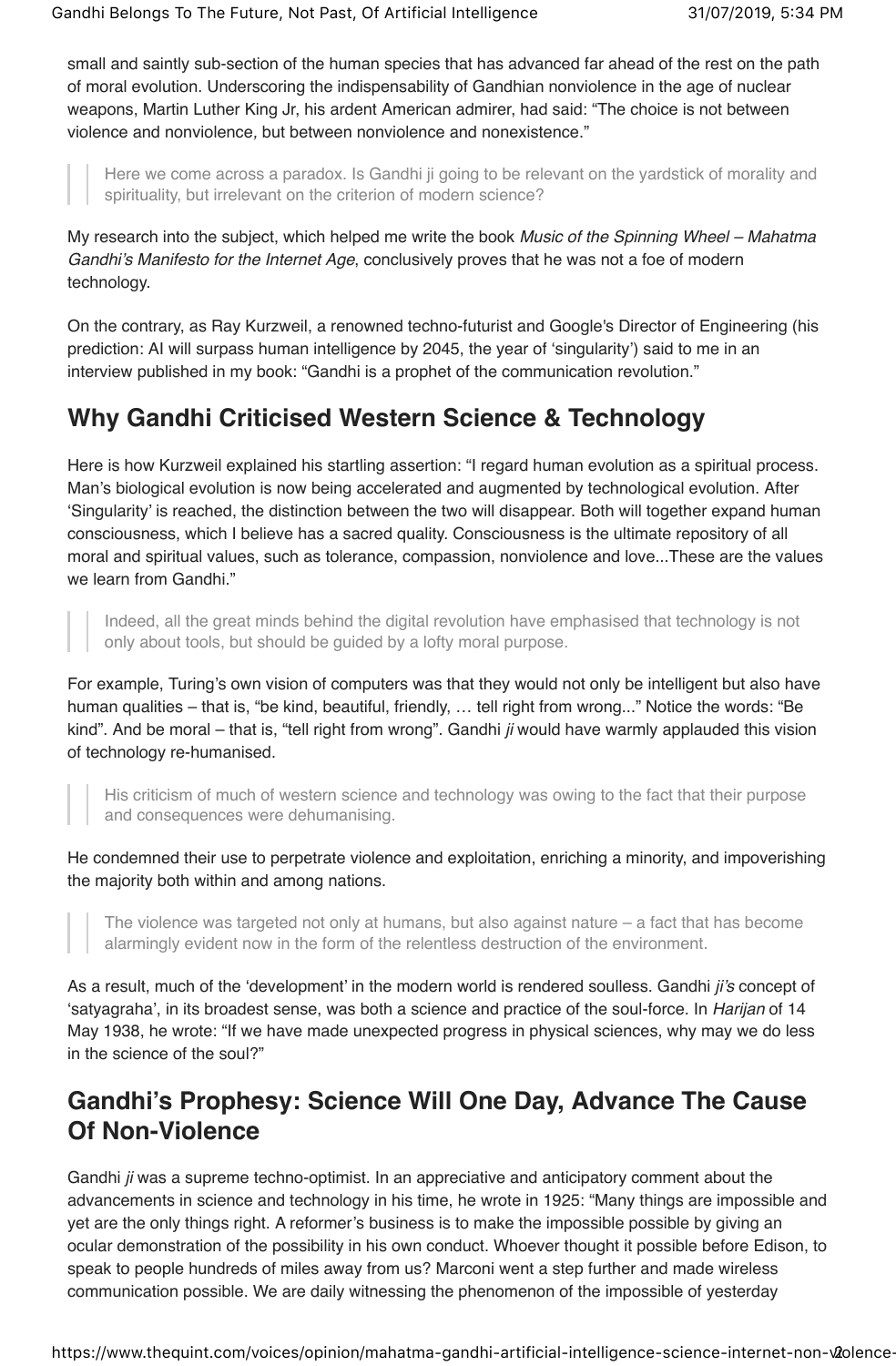becoming the possible of today. As in physical science, so in psychological."

He audaciously prophesied that science itself would, in the future, advance the cause of nonviolence.

"We are constantly being astonished at the amazing discoveries in the field of violence," he observed, and then predicted: "But I maintain that far more undreamt of and seemingly impossible discoveries will be made in the field of nonviolence." Further, he said, "Science has yet much to learn. It has so far touched only the hem of the garment."

The most remarkable and lesser known aspect of the Mahatma's 'Experiments with Truth' is that he had a vague idea of where technology was headed.

Specifically – in terms of Martin Heidegger's concept of "unconcealment of new technologies" – he had an intuition about the future arrival of both the Internet and Artificial Intelligence (AI).

To know this, it is necessary to delve into his profound and original reflections on the subject of manmachine duality, which has engaged the best minds in philosophy and science in our times.

# **Gandhi's Reflections On 'Ideal Society' & 'Ideal Machine'**

Contrary to popular misconception, Mahatma Gandhi was not dogmatic about his *charkha* (spinning wheel) as the sole carrier of his political, economic, cultural and spiritual message. On numerous occasions, he wrote that he would readily embrace if science produced a better substitute, that carried the same message. In a remarkable interview on 21 July 1946, he elucidated not only his conception of an 'ideal society', but also his speculation about an 'ideal machine'.

Gandhi's 'ideal society' would not be "a pyramid with the apex sustained by the bottom".

Rather, it would be like a majestic "oceanic circle whose centre will be the individual" – linked integrally through a bond of freedom and inter-dependence with the village, nation and humanity, "in which the last is equal to the first or, in other words, no one is to be the first and none the last".

What kind of technology would such a society need?

There would be, he said, "no room for machines that would displace human labour and that would concentrate power in a few hands. Labour has its unique place in a cultured human family. *Every machine that helps every individual has a place. But I must confess that I have never sat down to think about what that machine can be."* **(Emphasis added)**

## **The Internet Era: A Gandhian Dream Fulfilled?**

As he lived in the pre-computer era, Gandhi could not have had a clear idea of what was coming. But, since then, has technology "unconcealed" a machine / technology that "helps every individual"? Yes. It is the Internet.

For the first time in human history, we have a machine that can help and be used by anybody, anywhere, anytime in the world.

Uniquely, it also connects every person to every other member of the planetary population, thus catalysing countless conversations each day across the globe. "I would not like to live in a world which has not become one," Gandhi *ji* often said.

That dream of human unity in the proverbial Global Village is being slowly realised by the Internet. In tomorrow's age of 'glocalisation', 3-D printing, decentralised digital economy, and limitless culturalartistic interactions across national, religious and linguistic boundaries, hold the promise of realising another Gandhian dream: "For my material needs, the village is my world. For my spiritual needs, the

https://www.thequint.com/voices/opinion/mahatma-gandhi-artificial-intelligence-science-internet-non-volence-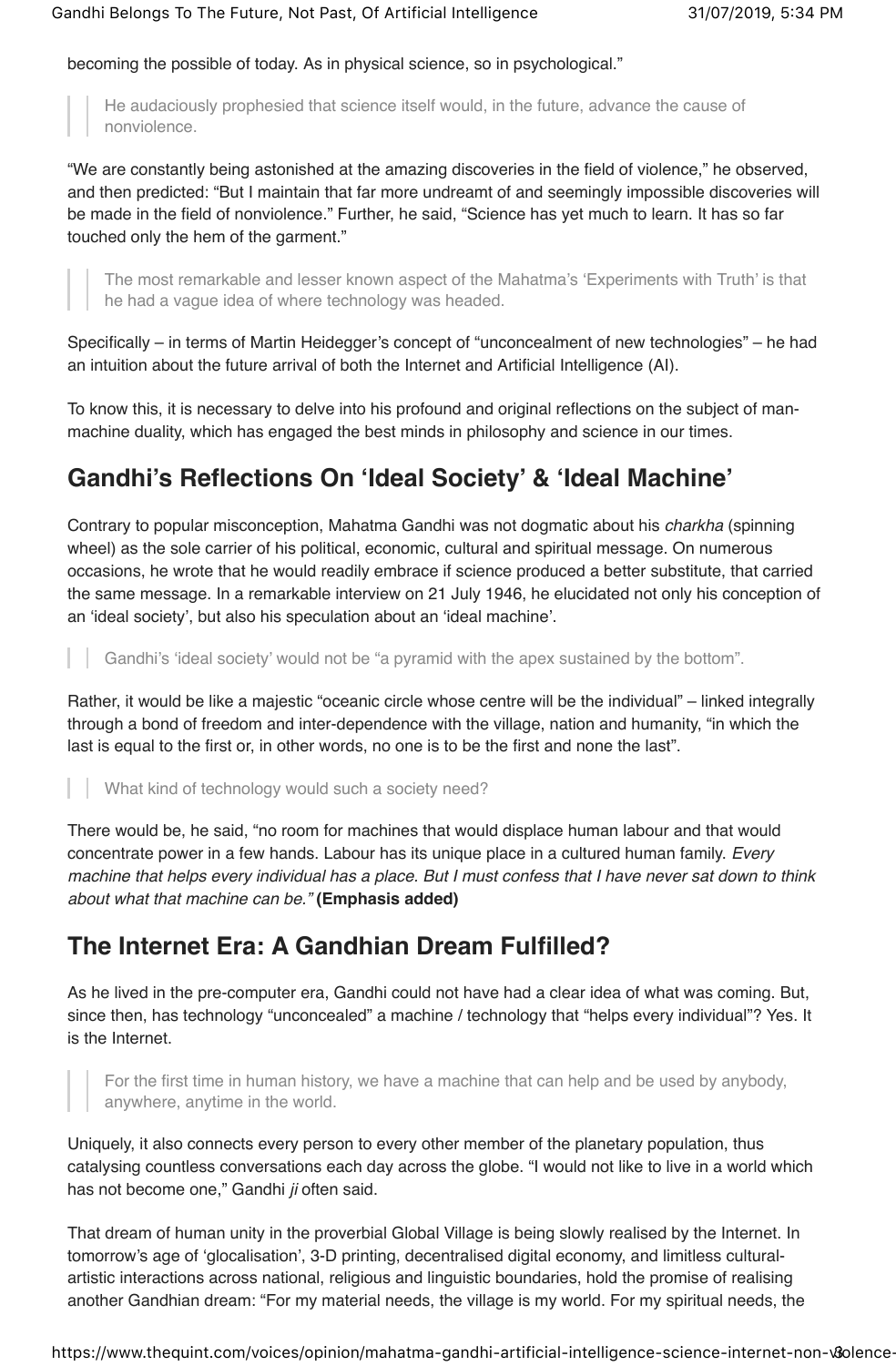world is my village."

# **Gandhi's Intuition About AI**

Now, to Gandhi's intuition about AI. To understand this, we should first know that Gandhi *ji* had deep faith in the power of science and the machines it creates. Indeed, he believed that the greatest machine ever created is the human body itself.

But he also believed that this unique 'machine', a product of human evolution over several billion years, was going to evolve even further in the centuries to come.

In his book *Conquest of Self,* Gandhi reflects: *"*What was not possible for the vast majority a hundred years ago, has been found possible today. And what is a hundred years in the cycle of time open to us for making infinite progress? *If scientists are right, it was but yesterday that we found ourselves with the human body. Who knows, who dare prescribe, its limitation? Indeed, every day we are discovering the infiniteness of its capacity for good as well evil...* [But] man is not a brute. He has risen to the higher state after countless births in the brute creation. *He is born to stand, not to walk on all fours or crawl. Bestiality is as far removed from manhood, as matter from spirit."* **(Emphasis added)**

Artificial Intelligence was not a common word when Gandhi *ji* lived. It perhaps belonged to science fiction then. Now that it has become a reality, now that emotional and spiritual intelligence are being studied as higher forms of AI, and now that the greatest of scientists (Einstein, Turing, Kurzweil and many others) have asserted that a strong moral purpose must guide all the creations of the human mind for survival and higher evolution of the human species, can anyone still claim that the Mahatma belongs to the past, and *not* the future, in the journey of technology?

*(The author was an aide to former Indian Prime Minister Atal Bihari Vajpayee. He has recently founded 'Forum for a New South Asia', which advocates India-Pakistan-China cooperation. He welcomes comments at sudheenkulkarni@gmail.com. He tweets @SudheenKulkarni. This is an opinion piece and the views expressed are the author*'s *own.* **The Quint** *neither endorses nor is responsible for them.)*

*(The Quint will no longer be on WhatsApp, owing to changes in its policies regarding news publishers. You can now get the latest news updates on our Telegram channel. For handpicked stories every day, subscribe to us on Telegram.)*

#### **Follow our** Opinion **section for more stories.**

**Also Read**

**Also Read**

**Also Watch**